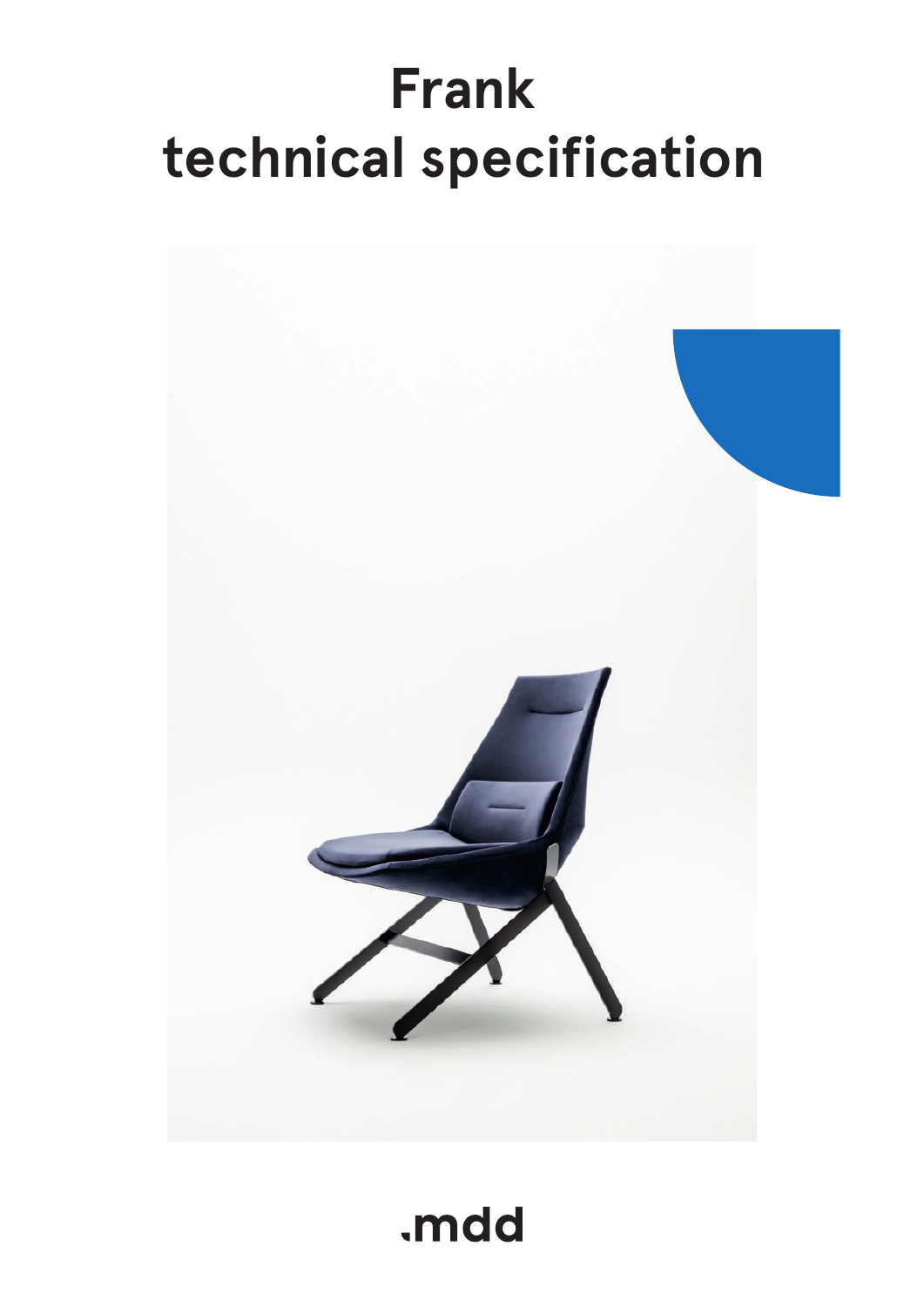# **MDD has a leading position among manufacturers of office furniture with many awards that prove quality and continuously increase demand for it`s products.**

The realities of today`s market require constant quality improvement at all levels of modern organization. This applies in particular to customer service, marketing, quality of products and also to quality of processes within the company. Partnership relations among employees and with business partners form a base of economic growth and success of the company.

Constant investments in innovative machinery park, optimization of managment systems and an expansion of production halls allow to minimize the lead times for the product of the highest quality.

## **More than twenty years of experience in office furniture industry come with reference from a long list of companies and institutions to show their appreciation for an efficient and comprehensive service. MDD is higly aware of the environment.**

Being located in the forest region with lake by it1s side, MDD takes the nature seriously and invests constantly in a modern and energy-efficient solutions to preserve the local life. Company puts emphasis on waste segregation and recycling. MDD has been awarded for the exceptional care and involvement in waste disposal. All materials used are environmentally friendly and enjoy a high 95 % rate of being recycled.



# **General informations:**

**Warranty :** MDD products - **5 years**. Electrical components and fabric - **2 years**.

# **Certyficate - MFC:**



**Certyficate - fabric:**



**Assembly:** the product comes pre-assembled

**Packing:** cardboard **Prizes and awards:**



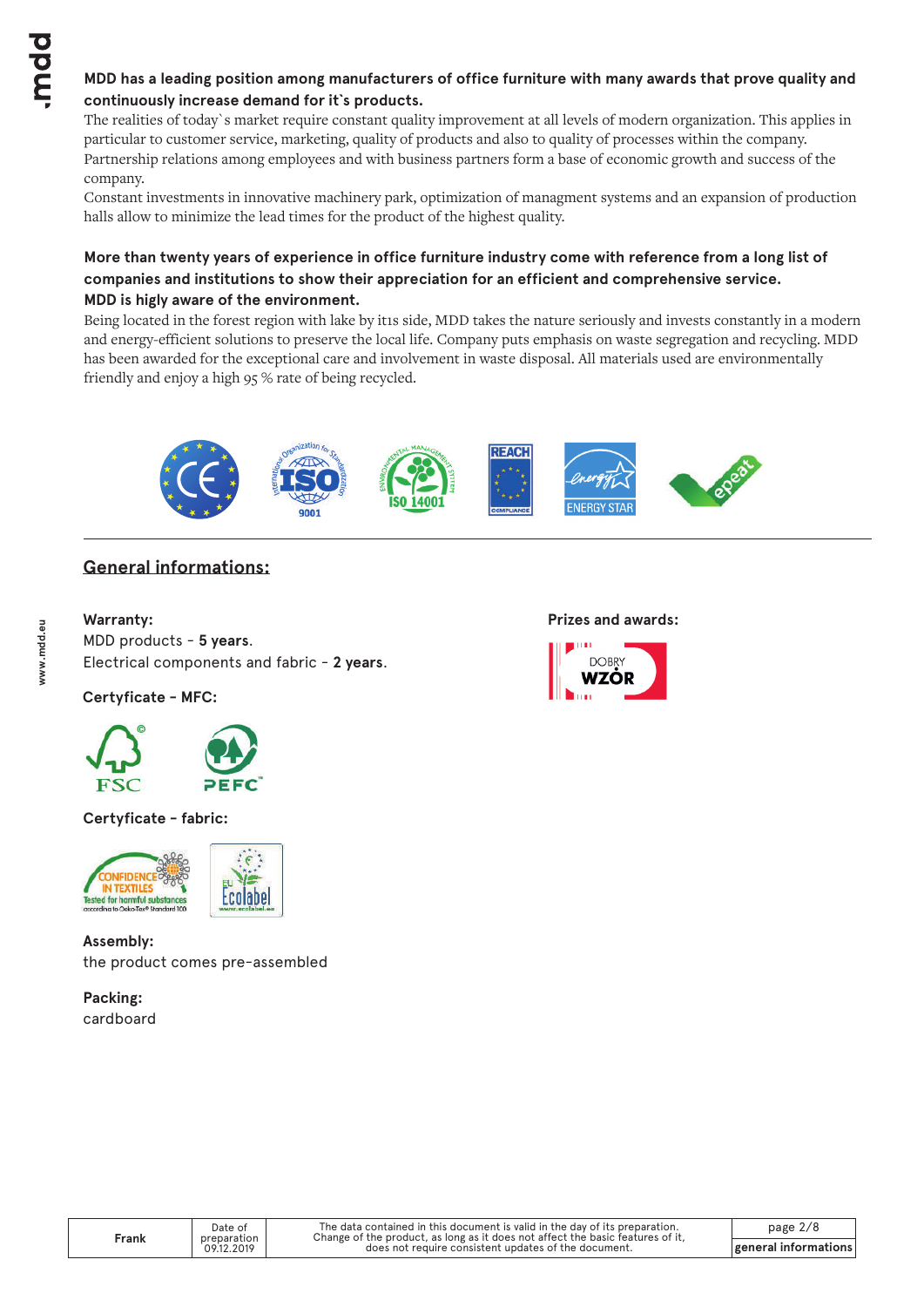## **Technical specification**

**1. Seat -** metal frame filled with foam, density of 55 kg/m3, upholstered



- max. load 120 kg

#### **Bases**



#### **Base F01:**

- \* 4 legged, metal, powder coated
- legs finished with metal feet in frame colour

#### **Base F02:**

- \* 4 star, metal, powder coated
- \* swivel seat 360°
- legs finished with polypropylene feet, colour: black



|       | Date of                   |
|-------|---------------------------|
| Frank | preparation<br>09.12.2019 |

 $\mathbf{I}$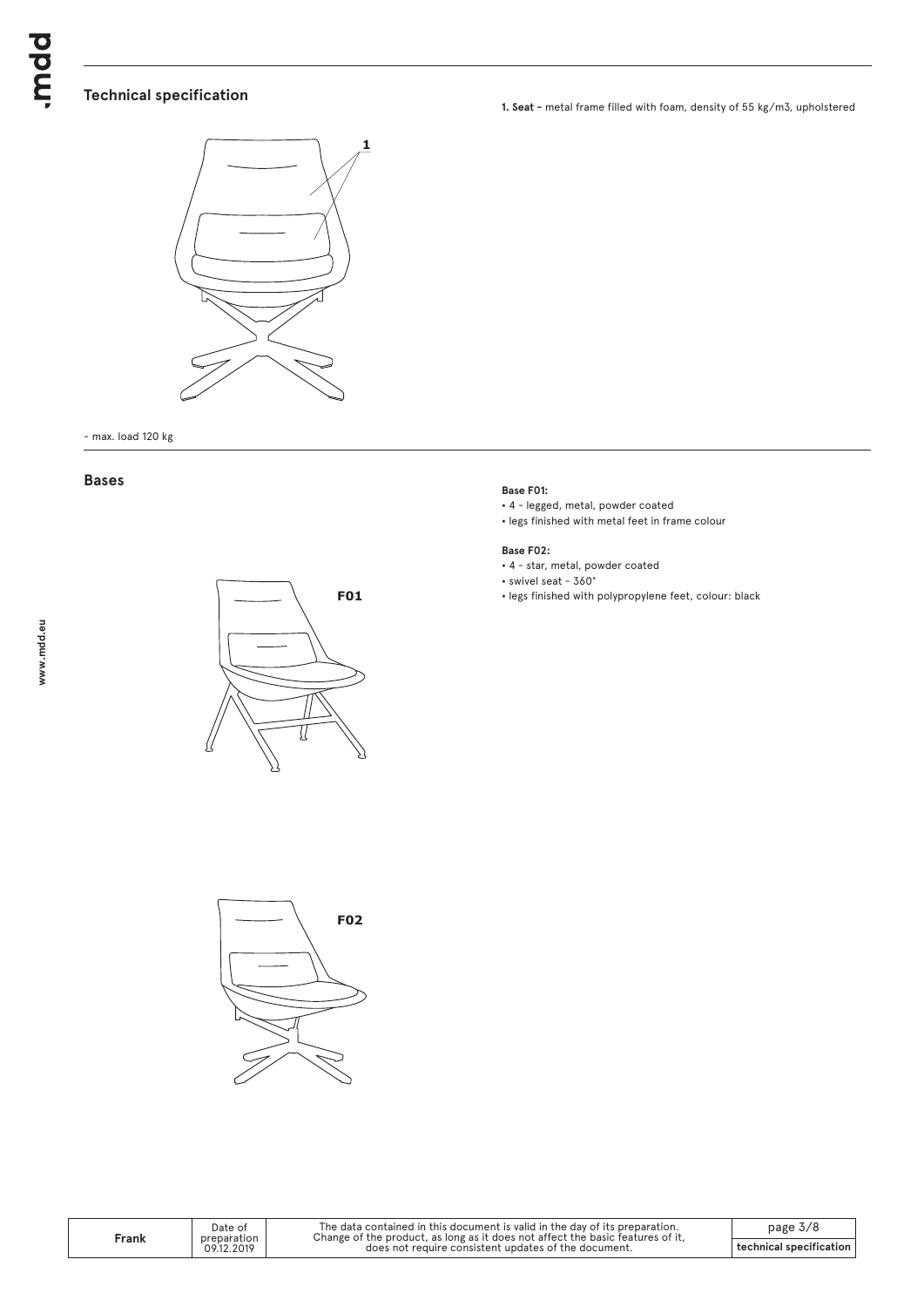bpur.

# **Dimensions**



W1 - 749 | W2 - 907 | W3 - 585 | W4 - 792 | W5 - 488|

 $\sqrt{2}$ 

| Frank | Date of                   | The data contained in this document is valid in the day of its preparation.<br>Change of the product, as long as it does not affect the basic features of it, | page $4/8$      |
|-------|---------------------------|---------------------------------------------------------------------------------------------------------------------------------------------------------------|-----------------|
|       | preparation<br>09.12.2019 | does not require consistent updates of the document.                                                                                                          | dimensions (mm) |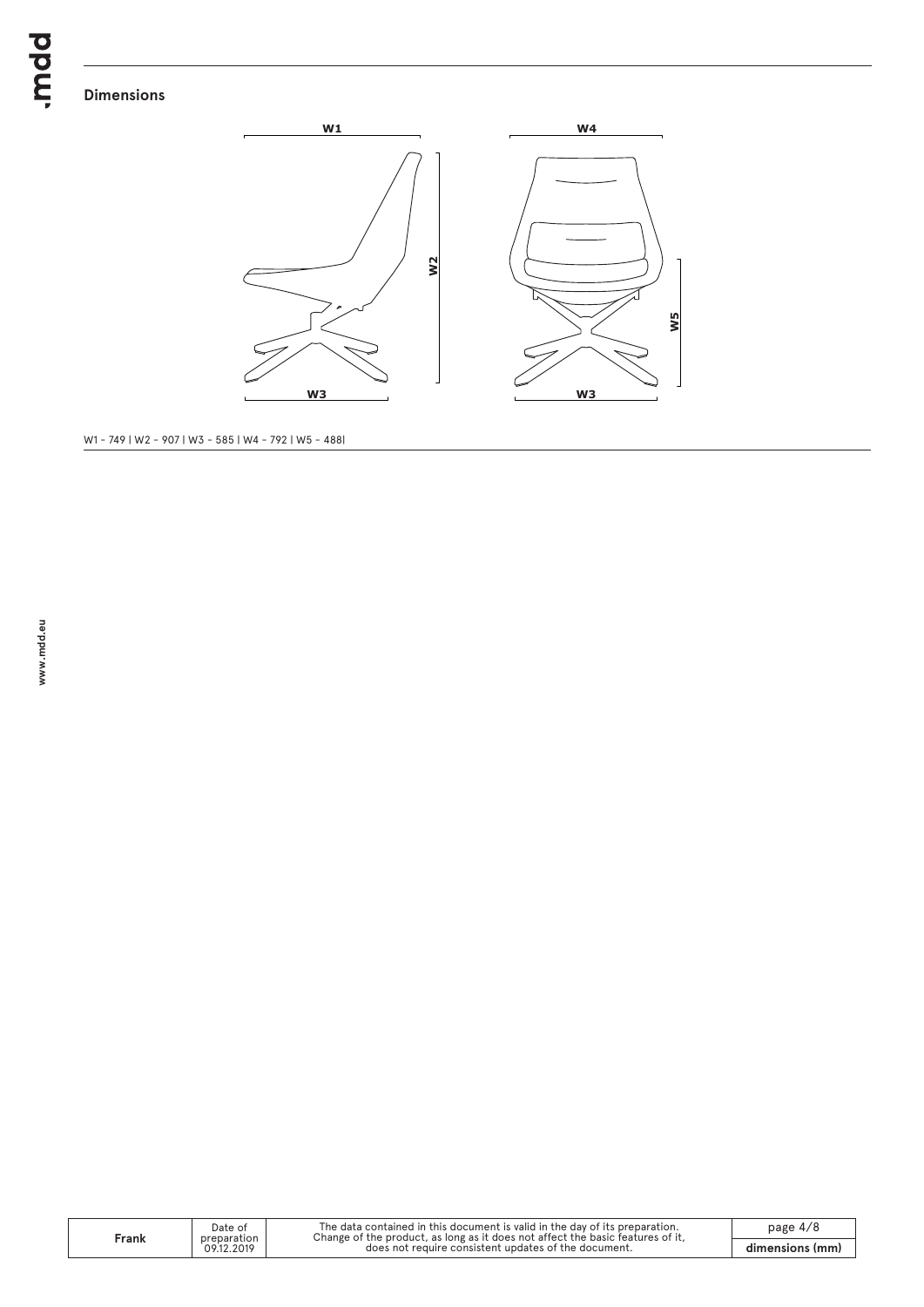# **FRANK - bases**



 $F02$ <br> $23 kg$ 

Ź

| Frank | Date of                   | The data contained in this document is valid in the day of its preparation.<br>Change of the product, as long as it does not affect the basic features of it, | page $5/8$ |
|-------|---------------------------|---------------------------------------------------------------------------------------------------------------------------------------------------------------|------------|
|       | preparation<br>09.12.2019 | does not require consistent updates of the document.                                                                                                          | products   |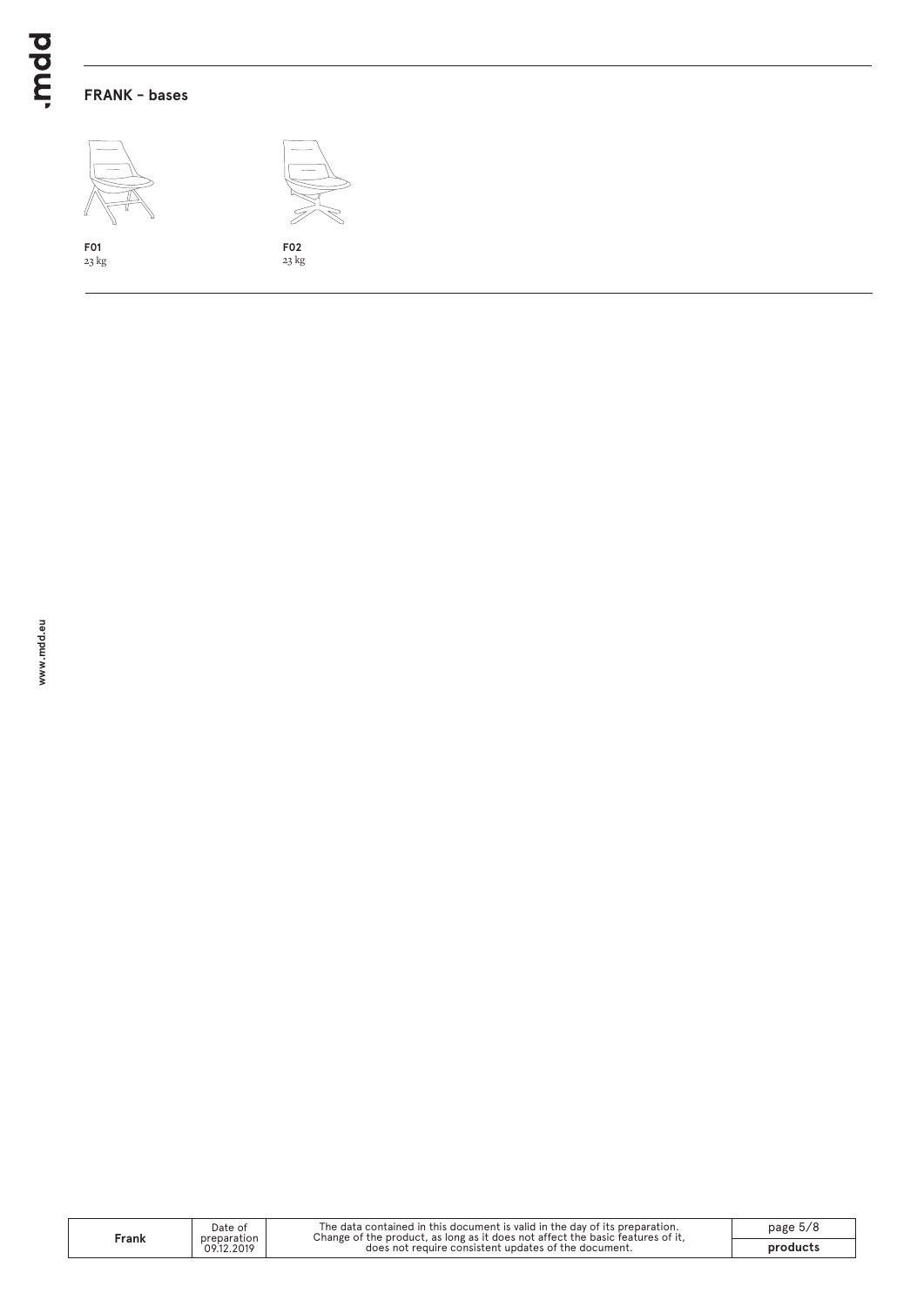## **Upholstered seat - Fabric Atlantic \* - second price group**



### **Upholstered seat - Fabric River - second price group**



**www.mdd.eu**

### **Upholstered seat - Fabric Xtreme - third price group**

|                     |                         |                      |              | <b>Technical data:</b>                                 |                                                                                                                                            |
|---------------------|-------------------------|----------------------|--------------|--------------------------------------------------------|--------------------------------------------------------------------------------------------------------------------------------------------|
| XR160<br>Aquamarine | XR430 Dark<br>turquoise | XR026 Navy blue      | XR084 Violet | Material                                               | 100% Trevira Clame (CS)<br>100% Recykling (YS)<br>Flame Retardant polyester.                                                               |
|                     |                         |                      |              | <b>Fabric weight</b><br>Abrasion resistance rubs       | Non metallic dyestuffs.<br>310 g/m2 ±5% (435g/lin.m ±5%)<br>60,000 Martindale cycles (CS)                                                  |
| XR009 Black         | XR420 Olive             | XR081 Dark grey      | XR094 Grey   | Colour fastness to light<br>Colour fastness to rubbing | 100,000 Martindale cycles (YS)<br>6 (ISO 105 - B02)<br>wet: 4, dry: 4 (ISO 105 - X12)                                                      |
|                     |                         |                      |              | Flammability                                           | EN $1021 - 1$ (cigarette),<br>$EN 1021 - 2 (match)$<br>BS 7176 Low Hazard.                                                                 |
| XR108 Beige         | XR079 Red               | YS071 Light<br>brown |              |                                                        | NF P92-507 M1, DIN 4102 B1,<br>UNI 9175 Class 1 IM, UNI 8456,<br>UNI 9174 & UNI 9177 Classe Uno.<br>ÖNORM B 3825 & A 3800-1<br>NF D 60-013 |

**\*** There is a possibility of ordering the product in full colour spectrum of Atlantic range, as per Gabriel's pattern book, within 8 weeks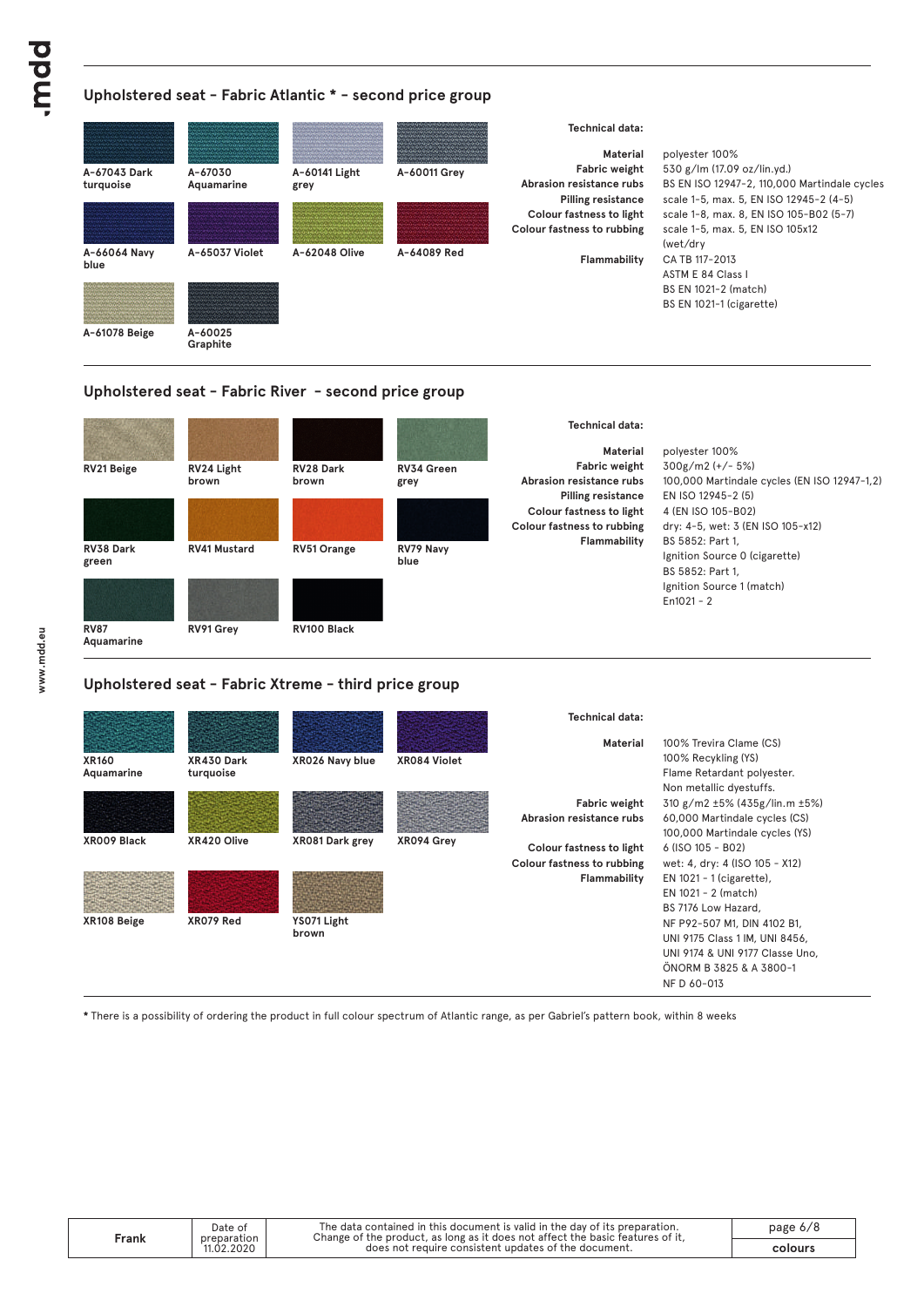## **Fabric Synergy - third price group**

|                       |                     |                        |                     | <b>Technical data:</b>                                                 |                                                                                                                                            |
|-----------------------|---------------------|------------------------|---------------------|------------------------------------------------------------------------|--------------------------------------------------------------------------------------------------------------------------------------------|
| LDS08 Grey<br>melange | LDS20 Light<br>grey | <b>LDS27 Black</b>     | LDS29 Dark<br>grey  | Material<br>Fabric weight<br>Abrasion resistance rubs                  | 95% Virgin Wool, 5% Poliamid<br>400g/m2 ±5% (560 g/lin.m ±5%)<br>Independently certified                                                   |
| <b>LDS50 Dark</b>     | LDS53 Green         | <b>LDS57 Turquoise</b> | <b>LDS60 Bottle</b> | Colour fastness to light<br>Colour fastness to rubbing<br>Flammability | $\geq$ 100,000 Martindale cycles<br>5 (ISO 105 - B02)<br>ISO 105 - X12 - wet: 4, dry: 4<br>EN 1021 - 1 (cigarette,<br>EN 1021 - 2 (match), |
| green                 |                     |                        | green               |                                                                        | BS 7176 Low Hazard,<br>UNI 9175 Classe 1 IM,<br>ÖNORM B 3825 & A 3800-1                                                                    |
| LDS61 Plum            | LDS69 Navy blue     | LDS84 Orange           | LDS86 Red           |                                                                        |                                                                                                                                            |
| LDS88 Aubergine       | <b>LDS85 Coral</b>  | LDS19 Beige            | <b>LDS79 Brown</b>  |                                                                        |                                                                                                                                            |
|                       |                     |                        |                     |                                                                        |                                                                                                                                            |
| <b>LDS44 Yellow</b>   |                     |                        |                     |                                                                        |                                                                                                                                            |

# **Fabric Atlas - fourth price group**



## **Fabric Field2 - fourth price group**

**FD-693 Burgundy**

|                 |              |                 |                  | Tech                        |
|-----------------|--------------|-----------------|------------------|-----------------------------|
| FD-463 Yellow   | FD-963 Green | FD-123 Beige    | FD-132 Grey      | Fa<br><b>Abrasion resis</b> |
|                 |              |                 |                  | <b>Colour fastn</b><br>FI   |
| FD-142 Graphite | FD-662 Red   | FD-673 Blue-red | FD-782 Navy blue |                             |
|                 |              |                 |                  |                             |

#### **Technical data:**

**Material Fabric weight Abrasion resistance rubs Ress to light Flammability**

100% Trevira CS 321g/m2, 450g/lm 100,000 cykli Martindale, EN ISO 12947 ISO 105 B02: 5-7 BS EN 1021-2 Match,BS EN 1021-1 Cigarette, BS 5 5852 Crib 5, DIN 4102 B1 FAR 25.853, UNI 9177 classe 1, US Cal. Bull. 117-2013

| Frank | Date of<br>preparation<br>11.02.2020 |  |
|-------|--------------------------------------|--|
|       |                                      |  |

**FD-192 Black**

The data contained in this document is valid in the day of its preparation.<br>Change of the product, as long as it does not affect the basic features of it,<br>does not require consistent updates of the document.

page 7/8 **colours**